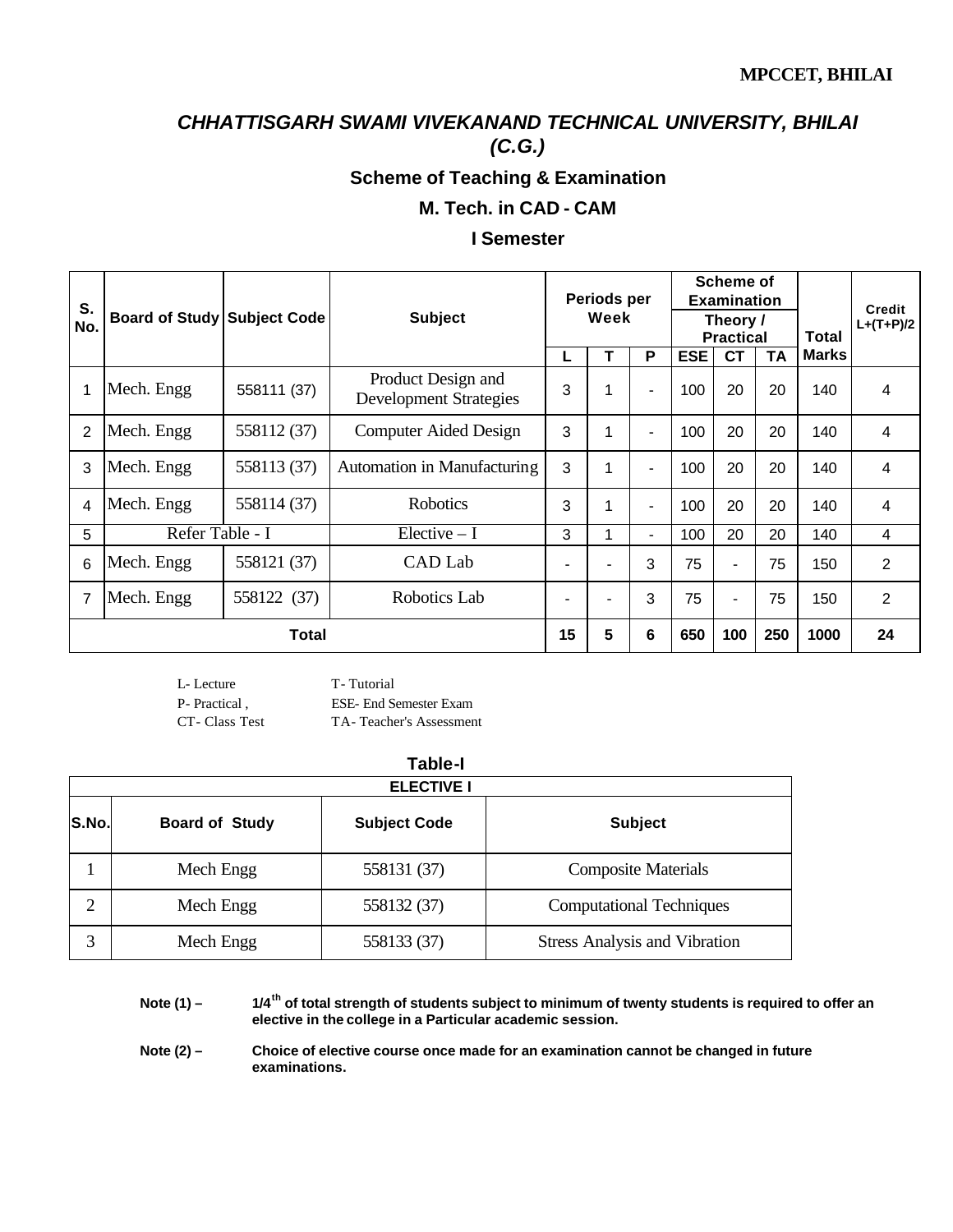## **Scheme of Teaching & Examination**

### **M. Tech. in CAD - CAM**

### **II Semester**

| S.<br>No. | <b>Board of Study Subject Code</b> |             | <b>Subject</b>                   | Periods per<br>Week |   | Scheme of<br><b>Examination</b><br>Theory / | <b>Practical</b> |                |     | Total | <b>Credit</b><br>$L+(T+P)/$<br>2 |
|-----------|------------------------------------|-------------|----------------------------------|---------------------|---|---------------------------------------------|------------------|----------------|-----|-------|----------------------------------|
|           |                                    |             |                                  |                     |   | P                                           | <b>ESE</b>       | <b>CT</b>      | TA  | Marks |                                  |
|           | Mech. Engg                         | 558211 (37) | Computer control of M/c<br>tools | 3                   | 1 |                                             | 100              | 20             | 20  | 140   | 4                                |
| 2         | Mech. Engg                         | 558212 (37) | <b>Optimization Technique</b>    | 3                   | 1 |                                             | 100              | 20             | 20  | 140   | 4                                |
| 3         | Mech. Engg                         | 558213 (37) | Rapid Prototyping                | 3                   | 1 | -                                           | 100              | 20             | 20  | 140   | 4                                |
| 4         | Mech. Engg.                        | 558214 (37) | <b>Finite Element Analysis</b>   | 3                   | 1 |                                             | 100              | 20             | 20  | 140   | 4                                |
| 5         | Refer Table - II                   |             | Elective-II                      | 3                   | 1 | ۰.                                          | 100              | 20             | 20  | 140   | 4                                |
| 6         | Mech. Engg                         | 558221 (37) | <b>CAM LAB</b>                   | -                   |   | 3                                           | 75               | $\blacksquare$ | 75  | 150   | $\overline{2}$                   |
| 7         | Mech. Engg                         | 558222 (37) | IOT LAB                          | -                   |   | 3                                           | 75               | $\blacksquare$ | 75  | 150   | $\overline{2}$                   |
|           |                                    | Total       |                                  | 15                  | 5 | 6                                           | 650              | 100            | 250 | 1000  | 24                               |

L-Lecture, T- Tutorial, P- Practical, ESE- End Semester Examination, CT- Class Test, TA- Teacher's Assessment Note : Duration of all theory papers will be of Three Hours.

|       | <b>Table-II</b>       |                     |                                       |  |  |  |  |  |
|-------|-----------------------|---------------------|---------------------------------------|--|--|--|--|--|
|       | <b>ELECTIVE-11</b>    |                     |                                       |  |  |  |  |  |
| S.No. | <b>Board of Study</b> | <b>Subject Code</b> | <b>Subject</b>                        |  |  |  |  |  |
|       | Mech Engg             | 558231 (37)         | <b>Mechatronics</b>                   |  |  |  |  |  |
| 2     | Mech Engg             | 558232 (37)         | <b>Computer Aided Process Planing</b> |  |  |  |  |  |
| 3     | Mech Engg             | 558233 (37)         | Design for Manufacturing              |  |  |  |  |  |

**Note (1) – 1/4th of total strength of students subject to minimum of twenty students is required to offer an elective in the college in a Particular academic session.**

Note (2) - Choice of elective course once made for an examination cannot be changed in future **examinations.**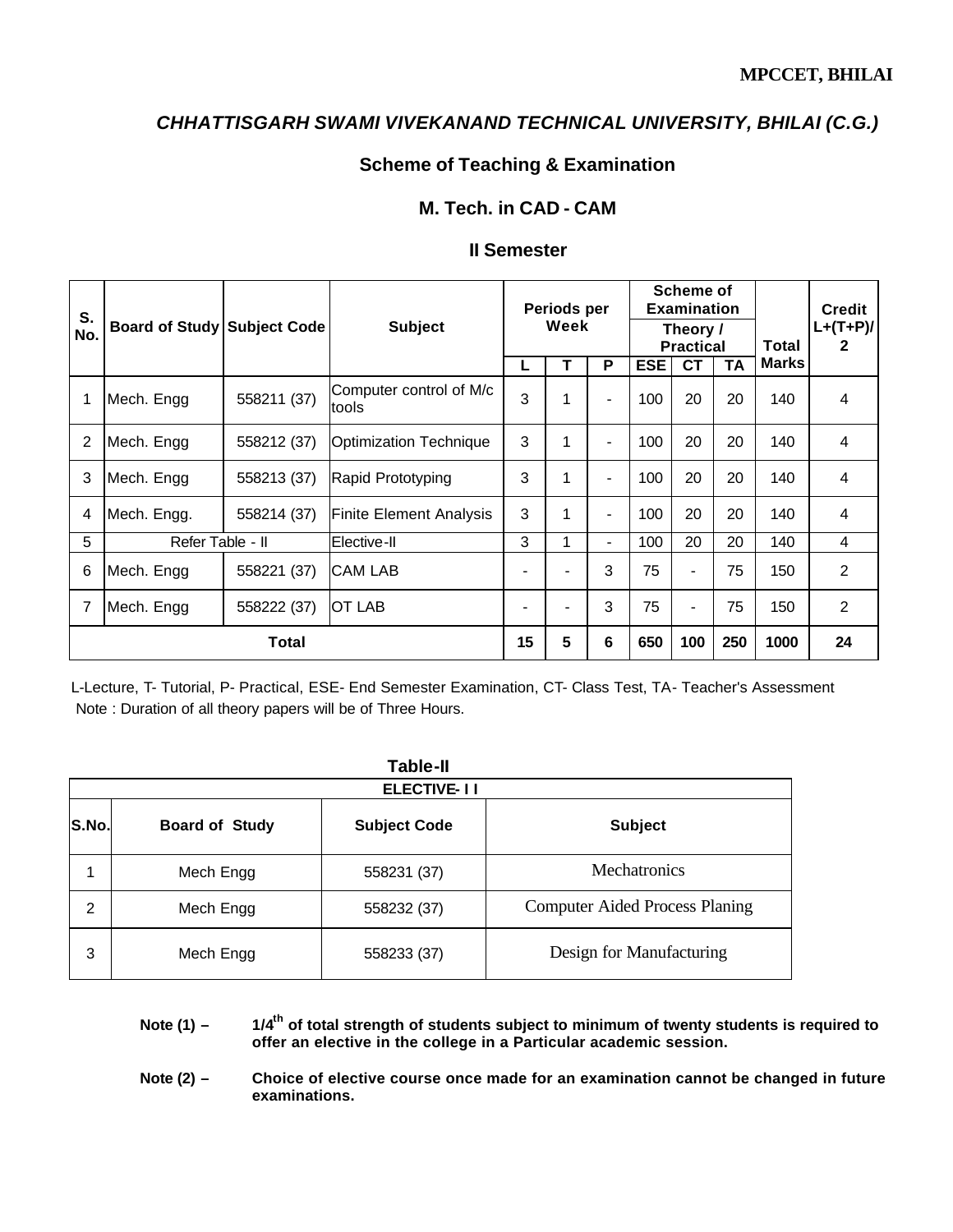## **Scheme of Teaching & Examination**

### **M. Tech. in CAD - CAM**

## **III Semester**

| S.<br>No. | <b>Board of Study Subject Code</b> |             | <b>Subject</b>                      | Periods per<br>Week |   | Scheme of<br><b>Examination</b><br>Theory /<br><b>Practical</b> |            |                | Total | <b>Credit</b><br>$L+(T+P)/$<br>2 |                |
|-----------|------------------------------------|-------------|-------------------------------------|---------------------|---|-----------------------------------------------------------------|------------|----------------|-------|----------------------------------|----------------|
|           |                                    |             |                                     |                     |   | P                                                               | <b>ESE</b> | CТ             | TA    | <b>Marks</b>                     |                |
|           | Mech. Engg                         | 558311 (37) | Database Management<br>System       | 3                   |   | -                                                               | 100        | 20             | 20    | 140                              | 4              |
| 5         | Refer Table - III                  |             | Elective-III                        | 3                   |   | $\overline{\phantom{a}}$                                        | 100        | 20             | 20    | 140                              | 4              |
| 6         | Mech. Engg                         | 558321 (37) | Preliminary work on<br>dissertation |                     |   | 28                                                              | 100        | $\blacksquare$ | 100   | 200                              | 14             |
|           | Mech. Engg                         | 558322 (37) | Seminar Based on<br>dissertation    |                     |   | 3                                                               | ۰          | -              | 20    | 20                               | $\mathfrak{p}$ |
|           |                                    | Total       |                                     | 6                   | 2 | 31                                                              | 300        | 40             | 160   | 500                              | 24             |

L-Lecture, T- Tutorial, P- Practical, ESE- End Semester Examination, CT- Class Test, TA- Teacher's Assessment Note : Duration of all theory papers will be of Three Hours.

|       | <b>Table-III</b>      |                     |                                             |  |  |  |  |  |  |
|-------|-----------------------|---------------------|---------------------------------------------|--|--|--|--|--|--|
|       | <b>ELECTIVE-III</b>   |                     |                                             |  |  |  |  |  |  |
| S.No. | <b>Board of Study</b> | <b>Subject Code</b> | <b>Subject</b>                              |  |  |  |  |  |  |
| 11    | Mech Engg             | 558331 (37)         | Computer Integrated Manufacturing           |  |  |  |  |  |  |
| 2     | Mech Engg             | 558332 (37)         | <b>Computer Aided Production Management</b> |  |  |  |  |  |  |
| 3     | Mech Engg             | 558333 (37)         | <b>Computational Fluid Dynamics</b>         |  |  |  |  |  |  |

**Note (1) – 1/4th of total strength of students subject to minimum of twenty students is required to offer an elective in the college in a Particular academic session.**

Note (2) – Choice of elective course once made for an examination cannot be changed in future **examinations.**